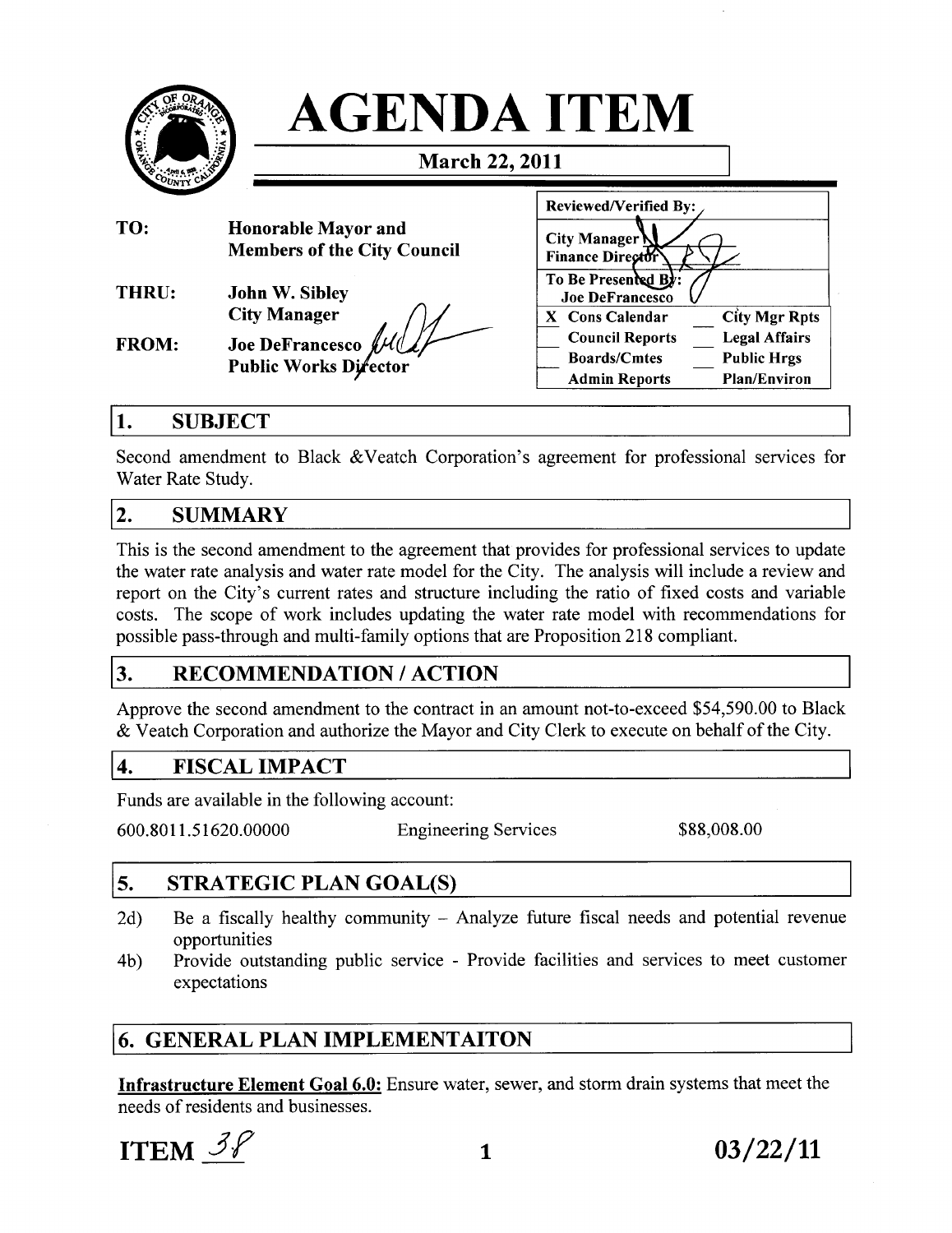Policy 1.1: Provide sufficient levels of water, sewer, and storm drain service throughout the community

Economic Development Element Goal 6.0: Provide sufficient infrastructure to support anticipated economic development and growth

Policy 6.1: Provide public improvements to support commercial, industrial and institutional uses.

# 7. DISCUSSION and BACKGROUND

Due to escalating water supply costs, the Water Division sent out a request for proposal (RFP) in May 2009 to professional firms to conduct an analysis of the Water Fund's revenues, expenditures, and reserve balances in order to develop a water rate model. Responses to the expenditures, and reserve balances in order to develop a water rate model. RFP were opened in June 2009. After review and evaluation of the three proposals received, a contract was awarded at the July 14, 2009 City Council meeting to Black  $\alpha$  Veatch Corporation RFP were opened in June 2009. After review and evaluation of the three proposals received, a contract was awarded at the July 14, 2009 City Council meeting to Black & Veatch Corporation in the amount of \$45,000.00. A subs City Manager in September 2010 in the amount of \$6,350 for a total contract of \$51,350.00.<br>City Manager in September 2010 in the amount of \$6,350 for a total contract of \$51,350.00.

Black & Veatch Corporation conducted the analysis and completed the original water rate model in November 2009. This model has been used since its completion in November 2009 to develop possible scenarios for water rate increases to offset escalating water supply costs. The financial data in the model was updated by Black  $&$  Veatch Corporation in the fall of 2010 to reflect the latest Water Division expenditures and revenues. This is the same model that staff used at the January 25 and February 8, 2011 public hearing for proposed water rate increases.

As directed at the February 8, 2011 public hearing, staff has requested a proposal from Black  $\&$ Veatch Corporation for additional work to conduct a revised water cost of service analysis and a rate structure analysis to

- Develop an accurate ratio of fixed charges and variable charges for water service
- $\bullet$  Develop proposition 218 compliant multi-family tier and/or rate options
- Develop proposition 218 compliant pass-through options for OCWD costs, MWD/MWDOC costs, and inflation for infrastructure maintenance
- Revise the water rate model to incorporate outcomes from the three options listed above
- Generate a final report with findings and recommendations

In order to provide continuity with already completed data acquisition and the water rate model staff is recommending amending the current Black  $\&$  Veatch Corporation agreement to include the additional scope of work listed above. The cost for this additional scope of work is \$54,590.

# 8. ATTACHMENTS

Amendment to Consultant Service Agreement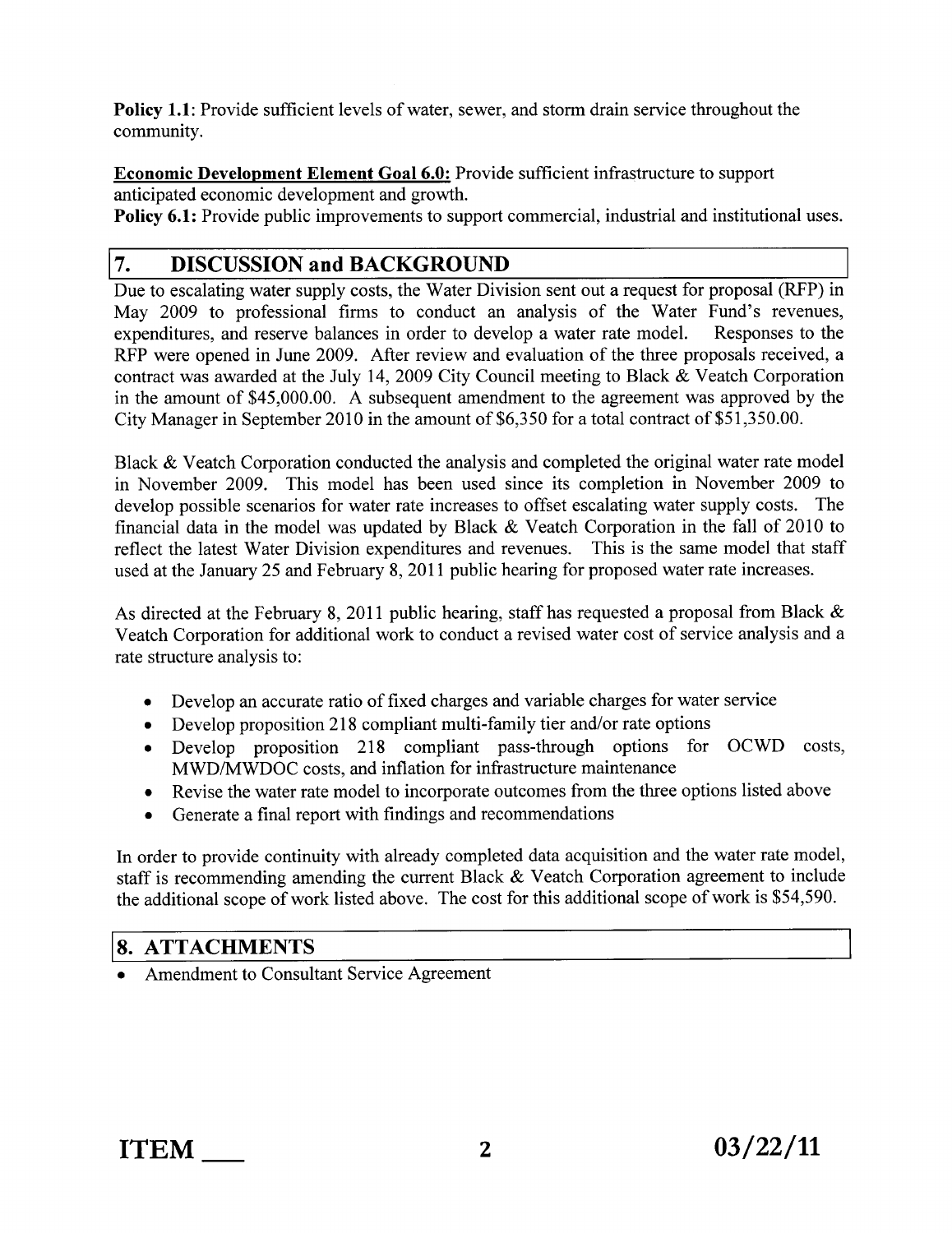# **SECOND AMENDMENT TO CONSULTANT SERVICES AGREEMENT**

This Second Amendment to Consultant Services Agreement (the "Second Amendment") is made and entered into on this day of 100 and between the CITY OF ORANGE, a municipal corporation ("City"), and BLACK & VEATCH CORPORATION, a Delaware corporation, ("Consultant"), with reference to the following:

A. The City and the Consultant entered into that certain Consultant Services Agreement (Agreement No. 5440) dated as of July 30, 2009 (the "Original Agreement"), and a First Amendment dated September 9, 2010 (the "First Amendment"). The Original Agreement and the First Amendment are incorporated herein by this reference and hereinafter referred to collectively as the "Agreement".

The City and the Consultant desire to amend the Agreement to modify, amend and **B.** supplement certain portions of the Agreement with regards to scope of services and compensation.

**NOW, THEREFORE**, the parties hereby agree as follows:

Section 1. **Defined Terms.** Except as otherwise defined herein, all capitalized terms used herein shall have the meanings set forth for such terms in the Original Agreement.

**Scope of Services.** Section 1 of the Original Agreement, as amended by the Section 2. First Amendment, is hereby amended to add the scope of services attached hereto as Exhibit "A".

**Compensation.** The total not-to-exceed compensation set forth in Section 2 Section 3. of the Original Agreement, as amended by the First Amendment, for the services to be rendered was the sum of Fifty One Thousand Three Fifty Thousand Dollars (\$51,350.00). Section 2 of the Agreement is hereby amended to provide for an increase of Fifty Four Thousand Five Hundred Ninety Dollars (\$54,590.00) in the total not-to-exceed compensation such that the Consultant's total compensation under the Original Agreement, as amended by the First Amendment and this Second Amendment, shall not exceed One Hundred and Five Thousand Nine Hundred Forty Dollars (\$105,940.00) without the prior authorization of the City.

Integration. This Second Amendment, the agreements specifically referred to Section 4. herein, and all attachments hereto integrate all of the terms and conditions mentioned herein, and supersede all negotiations with respect to the subject matter hereof. This Second Amendment amends the Agreement and except as specifically amended hereby, the Agreement shall remain in full force and effect. To the extent that there is any conflict or inconsistency between the terms and provisions of this Second Amendment and the terms and provisions of the Agreement, the terms and provisions of this Second Amendment shall control and govern the rights and obligations of the parties.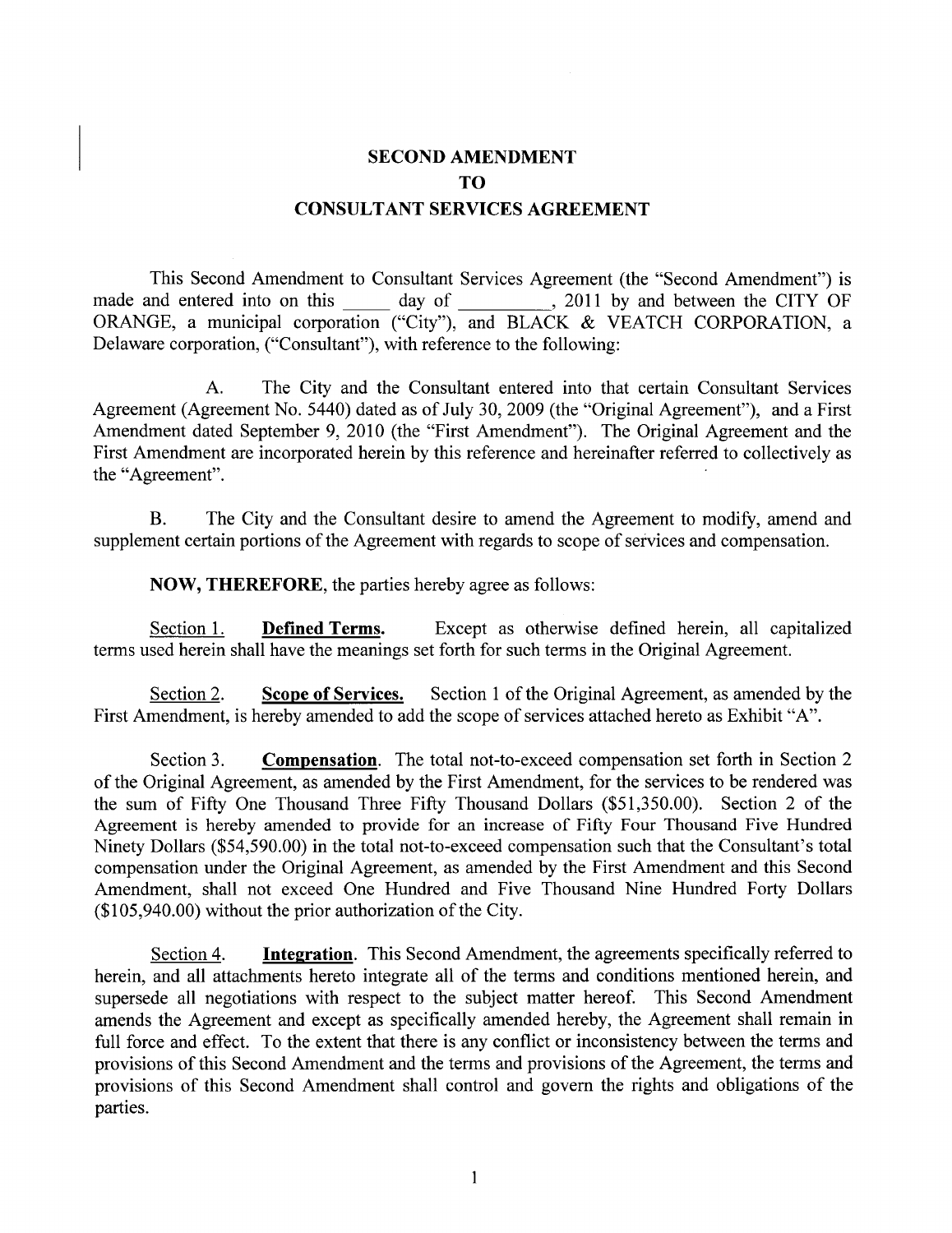IN WITNESS of this Second Amendment, the parties enter into this Second Amendment on the year and day first above written.

### "CONSULTANT"

### "CITY"

# **BLACK & VEATCH CORPORATION**

CITY OF ORANGE, a municipal corporation,

| $*$ By:              |  |
|----------------------|--|
| <b>Printed Name:</b> |  |
| Title:               |  |
|                      |  |

### By:  $\qquad \qquad$

Carolyn V. Cavecche, Mayor

Attest: Mary E. Murphy, City Clerk

APPROVED AS TO FORM:

David DeBerry **City Attorney** 

If CONSULTANT is a corporation, the City requires the following signature(s):  $*NOTE:$ 

- (1) the Chairman of the Board, the President or a Vice-President,  $\triangle ND$  (2) the Secretary, the Chief Financial Officer, the Treasurer, an Assistant Secretary or an Assistant Treasurer. If only one corporate officer exists or one corporate officer holds more than one corporate office, please so indicate. OR
- The corporate officer named in a corporate resolution as authorized to enter into this Agreement. A copy of the corporate resolution, certified by the Secretary close in time to the execution of the Agreement, must be provided to the City.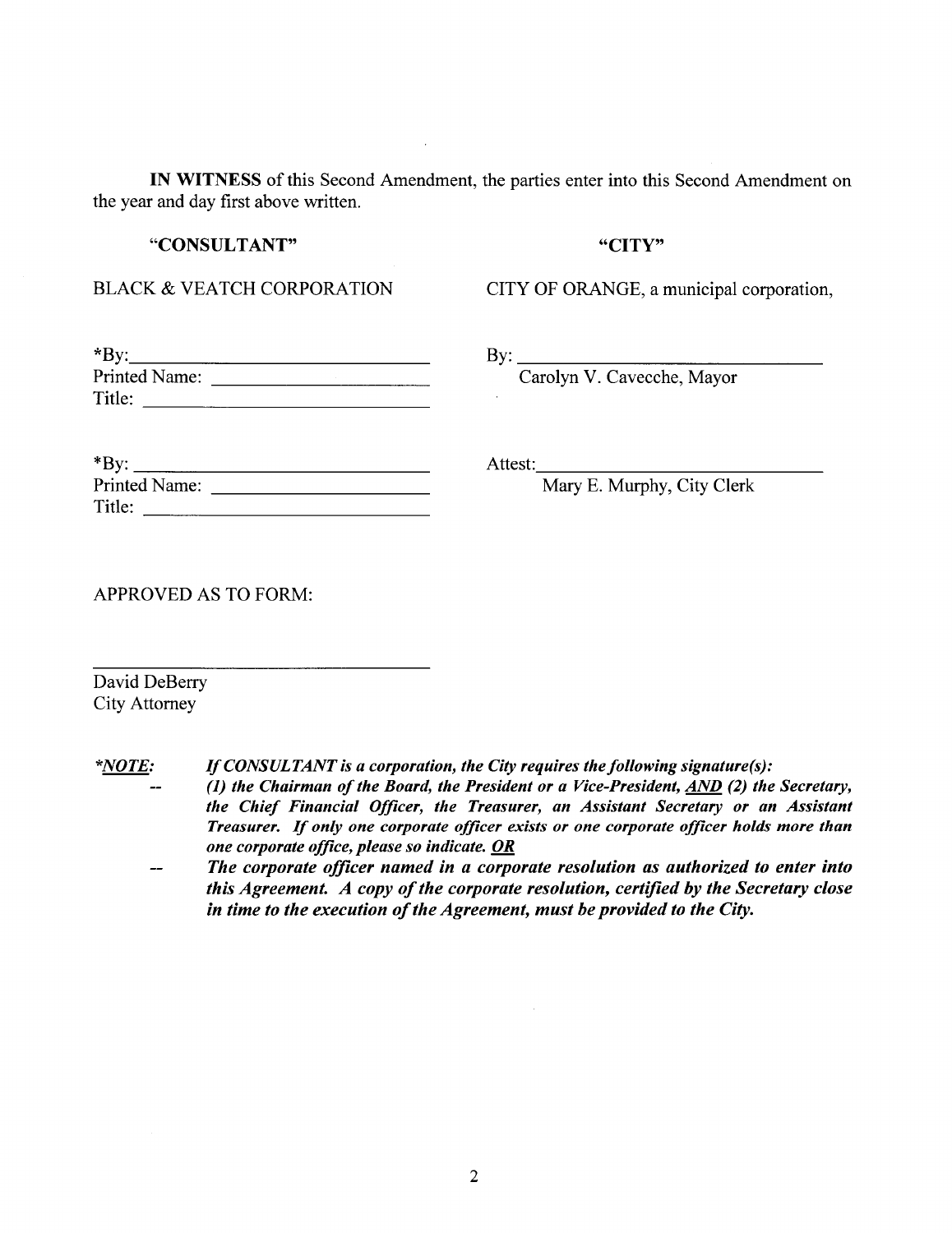

PEGGY L. HOWE Vice President, Black & Veatch Management Consulting 11401 LAMAR AVENUE, OVERLAND PARK, KS 66211 +1 913-458-3809 | HowePL@BV.com

March 7, 2011

City of Orange Department of Public Works Attn: Mr. Michael Wolfe 189 South Water Street Orange, CA 92866

Dear Mr. Wolfe:

In response to your February 17<sup>th</sup> and March 3<sup>rd</sup> emails to Ms. Ann Bui, please find below an updated scope of services to provide the City of Orange ("City") with additional services supporting the City's Water Rate Study ("Study").

We understand that the City is engaging a consultant for provision of the services set forth herein ("Services"). The purpose of this letter is to describe Black & Veatch's (BLACK & VEATCH's) scope of work to provide these Services.

# **SCOPE OF WORK**

Services to be rendered by BLACK & VEATCH. BLACK & VEATCH will provide the following services to the City.

### **Task 1-Conduct Cost of Service Analysis**

The objective of this task will be to conduct a cost-of-service analysis for the City's water utility. Specific subtasks are:

- $1.1$ Update the existing rate model with the City's fiscal year (FY) 10/11 year-end estimates, and if available, the proposed FY 11/12 budget.
- $1.2$ Review the City's current customer classifications and allocate the cost of service to each customer class. Specifically, BLACK & VEATCH will review the multi-family residential (MFR) classification. At the City's request, we will use FY 10/11 as the test year for the development of the cost-of-service analysis. In the event that billing information for FY 10/11 is not available, BLACK & VEATCH will use FY 09/10 as the basis of the analysis. We further understand that concurrent with this our analysis, the City will validate the number of units per multi-family dwelling.
- $1.3$ Identify fixed and variable cost elements to assist the City in communicating the nature of costs incurred in running a water agency.

www.bv.com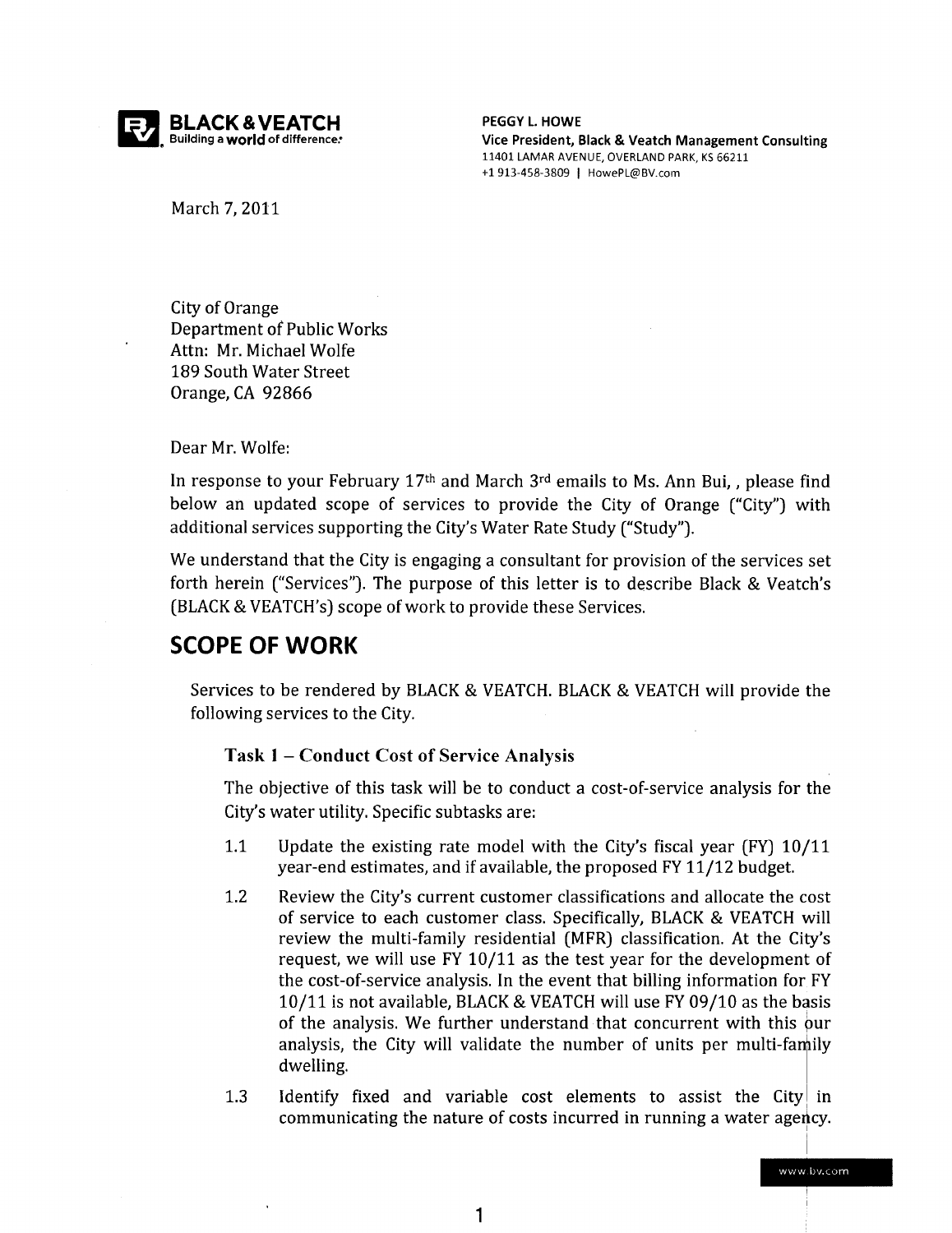Black & Veatch will identify the fixed and variable cost elements for each year of the planning period.

# **Task 2 – Develop Alternative Rate Structures**

Based on discussions with City staff, Black & Veatch will develop up to four (4) alternative rate structures for consideration by City Council. The specific alternatives evaluated include:

- Maintain current rate structure;
- $\bullet$ Addition of a fourth tier at the upper end; and
- Potentially different rates for the following customer classes: MFR  $\bullet$

Black & Veatch will compare typical bills for each customer class considered under each alternative.

### Task 3 – Evaluate Options for a Low-Income Program

Based on discussions with City staff, Black & Veatch will evaluate the options available to the City for development and implementation of a low-income program that is compliant with Prop 218 requirements. Under this task, Black & Veatch will conduct a review of other California water agencies' low-income programs. Black & Veatch will prepare a summary of findings together with recommendations for the City's consideration.

### **Task 4 – City Council Presentations**

To address the City's request for additional transparency in the rate-making process, Black & Veatch will attend and present recommendations at up to 2 City Council meetings. The purpose of these presentations is to help explain cost-of-service principles and rate-making standards, including the limitations of Proposition 218. Black & Veatch anticipates that City Council will provide guidance and direction at the end of the first meeting to help finalize rate alternatives and these results will be presented during the second meeting.

# **Task 5 - Reports**

Black & Veatch will provide a preliminary cost-of-service analysis with the rate structuring options considered. As part of the task, Black & Veatch will specifically address the methodology behind the development of the City's proposed tier structure. We will provide City Council with the preliminary report for review one week prior to the scheduled workshop. Upon receipt of direction from City Council after the first workshop, Black & Veatch will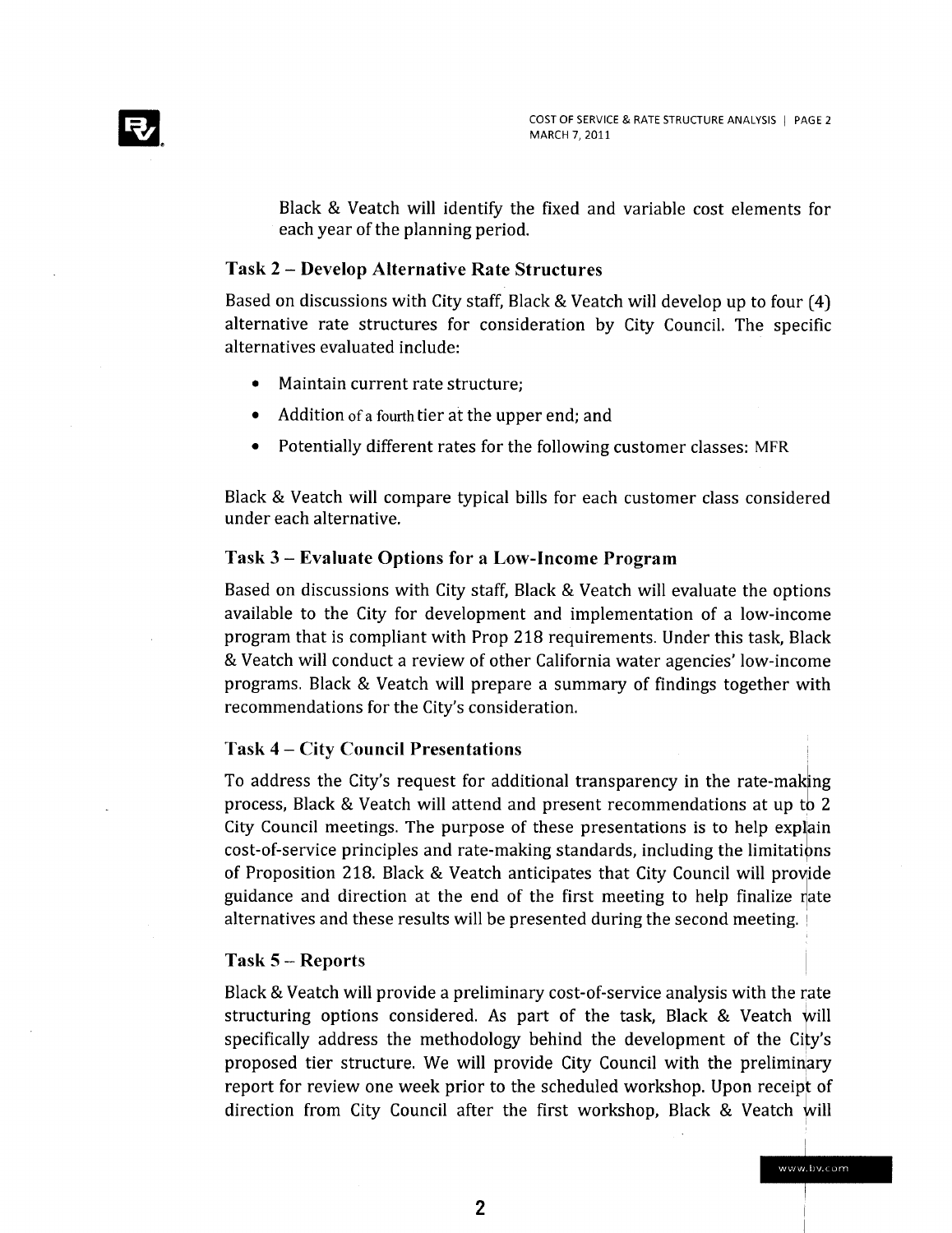incorporate comments and provide a draft final report one week prior to the second scheduled workshop. Black & Veatch will provide a final report addressing final comments from the Board two weeks following receipt of comments.

# Task 6 - Development of Pass-Through Charges

Under this task, Black & Veatch will work with the City to develop the calculation methodology for the pass-through charge related to OCWD and MWD/MWDOC costs. Black & Veatch will include changes in all costs and the basis for such costs, from OCWD and MWD/MWDOC, including the Basin Pumping Percentage (BPP). The purpose of the pass-through charge is to provide the City a mechanism whereby larger than anticipated increases from outside parties are passed directly to the rate-payer. Black & Veatch will provide the City with a spreadsheet outlining the calculation of future passthrough charges, as well as rationale for those costs for which a pass-through charge would not be feasible.

# Task 7 – Identification of Inflation Index Pass-through Mechanism

At the City's request, Black & Veatch will work with City staff to examine the feasibility of identifying an inflation index compliant with Government Code Section 53756 to address cost changes related to capital and / or O&M activities. The index formula will be specific to the Water Industry with weighted factors for certain industry variables (other than purchased water costs).

# Task 8 - Apartment Association of Orange County Meetings (OPTIONAL)

Under this optional task, Black & Veatch will work with the City to meet with the Apartment Association of Orange County (AAOC) at up to two (2), 2-hour meetings. The purpose of these meetings is to work with AAOC on addressing issues specific to multi-family residential (MFR) accounts.

# Task 9 – Public Outreach Meetings (OPTIONAL)

Under this optional task, Black & Veatch will work with the City to present at up to four (4), 2-hour public outreach meetings. The purpose of these meetings is to help educate and inform the public of the rate process, proposed revenue increases, and any potential changes to the rate structure.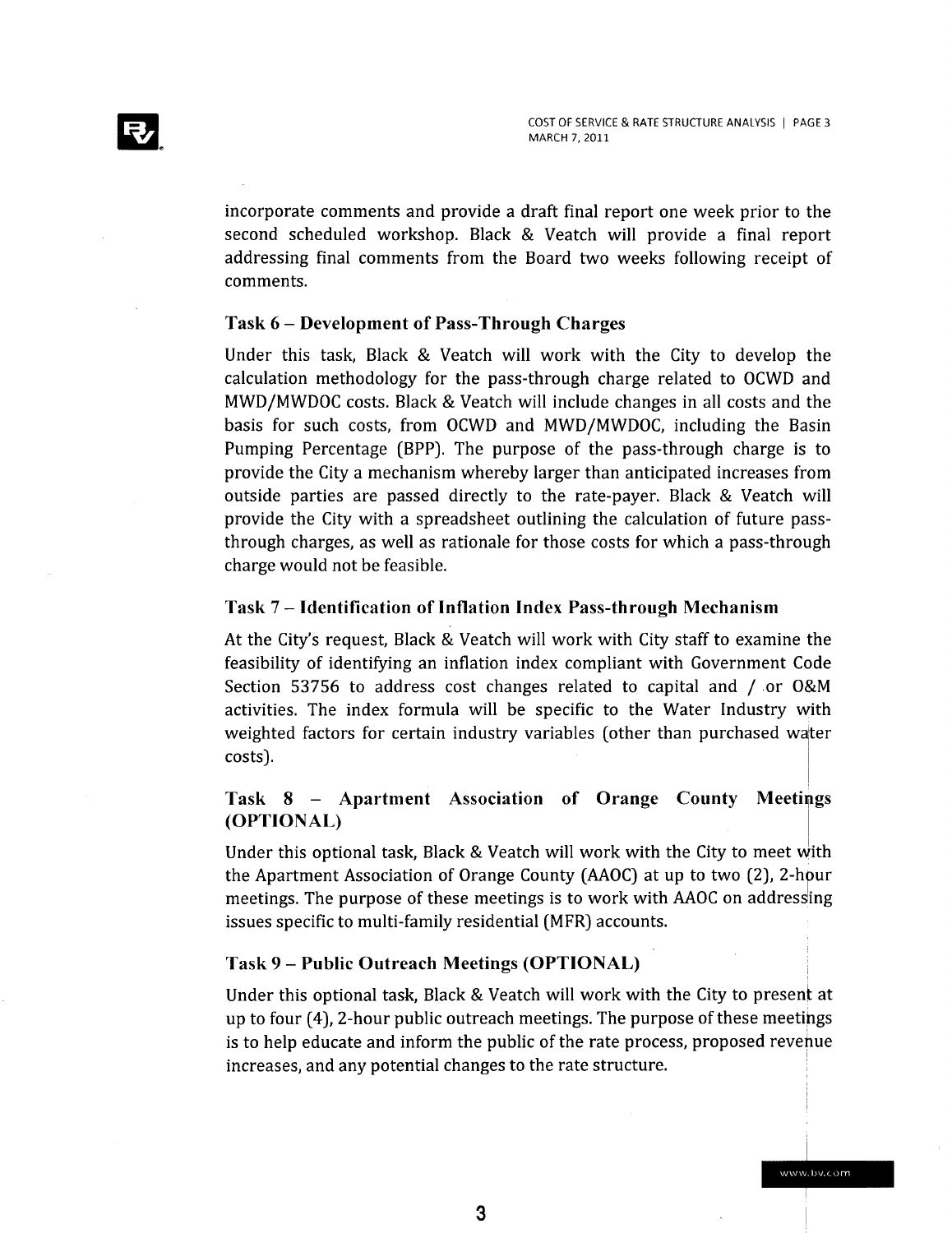

### **Additional Services**

The Project Team will provide services in addition to those described in the Scope of Services upon request and authorization by the City. For any additional services requested, a supplemental Scope of Services will be prepared and the cost negotiated with the City.

- 1. Assumptions. The above scope of services, timeline, staffing levels, and fee estimates are based on the key assumptions listed below and throughout the proposal:
	- a. The scope of services presented above will take approximately 206 hours to complete, barring any unforeseen difficulties.
- 2. Fees and Expenses: For the Services, the City will pay to BLACK & VEATCH the following fees:
	- a. The Services above will be performed for a not to exceed amount of \$45,580, inclusive of all direct expenses. The table that follows presents a detailed level of effort.
	- b. Optional task elements are also presented in the table. For Optional Task 7, the estimated fee is provided on a per meeting basis.
- 3. Schedule: Upon receipt of a notice-to-proceed, Black & Veatch anticipates that the above scope of services will take approximately 6 months to complete. This estimated schedule assumes that City staff will require up to 3 months to validate the number of MFR units and that FY 10/11 consumption data is provided by the end of July 2011.

In the event that the City wishes to conduct the study using FY 09/10 consumption data and the MFR validation is expedited, Black & Veatch estimates that the study can be completed in 3 months upon receipt of a notice-to-proceed.